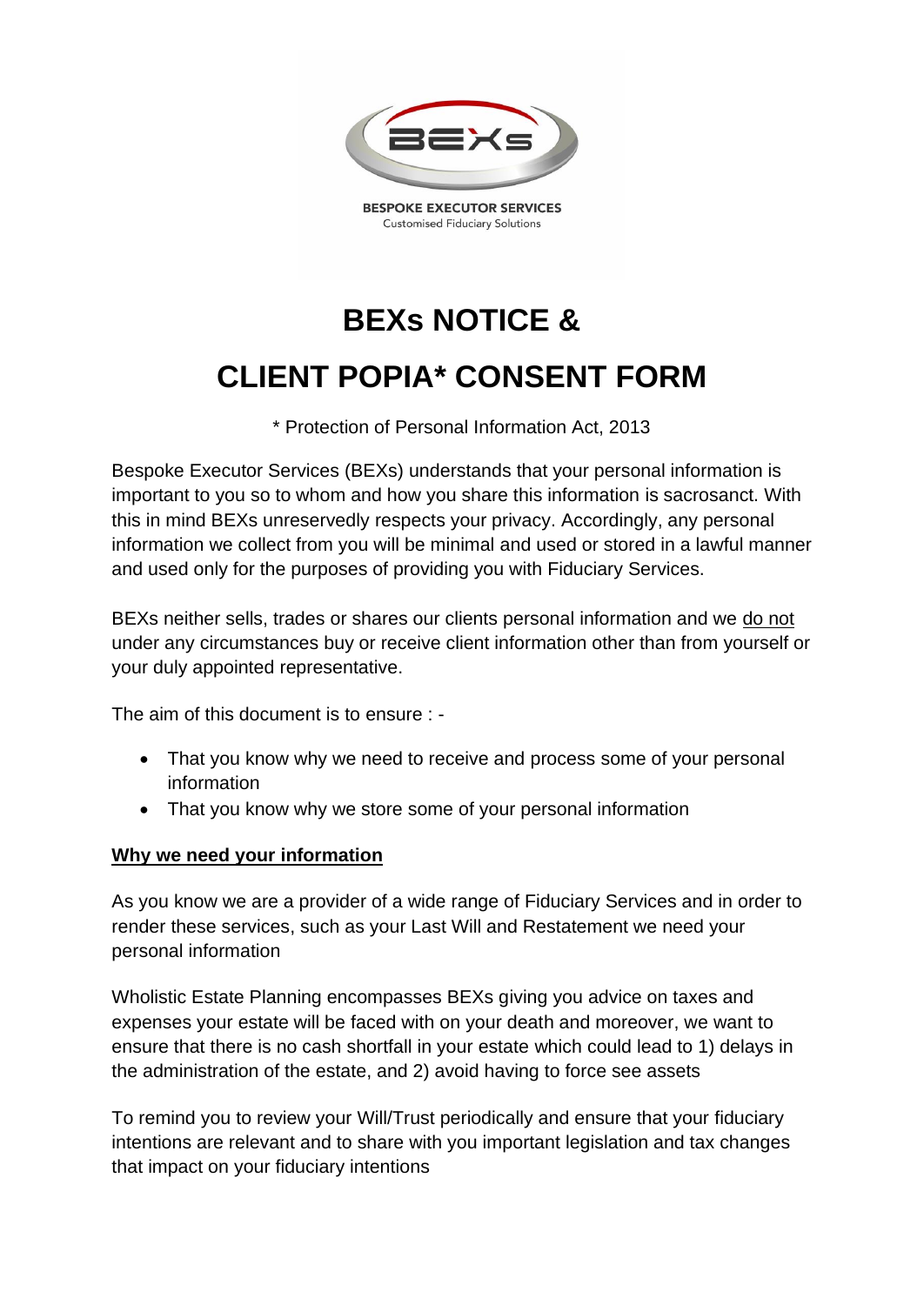# **Some of the information we need (not a comprehensive list)**

- Full names
- Address
- Email address
- Marital Status
- Divorce obligations
- Children names
- Identity numbers of testator/testatrix/beneficiaries
- Assets and Liabilities

# **At no stage do we ask for or store banking information**

### **How we process your personal information**

- We receive your information by email from you or your financial planner
- We receive your information directly from you or your financial planner
- All e-mails from BEXs containing sensitive information are password protected
- All the information provided by us is stored electronically on Microsoft SharePoint which is cloud based
- We try not to save any personal information on a local drive
- All personal information is backed up and this back up is cloud based

You are legally entitled, in terms of the Promotion of Access to information Act (PAIA) to at any stage request access or to change any information that we hold about you. Follow this link to do so

[https://bexs.co.za/sites/default/files/Request%20for%20Information%20under%20PA](https://bexs.co.za/sites/default/files/Request%20for%20Information%20under%20PAIA%20form-1.pdf) [IA%20form-1.pdf](https://bexs.co.za/sites/default/files/Request%20for%20Information%20under%20PAIA%20form-1.pdf)

# **Details of our Information Officer**

- Name: Elna van der Walt
- Email address: [elnav@bexs.co.za](mailto:elnav@bexs.co.za)
- 

• Mobile: 0833076317



# **Consent to Store your information**

I hereby authorise and consent to the organisation sharing my personal information with the following persons: